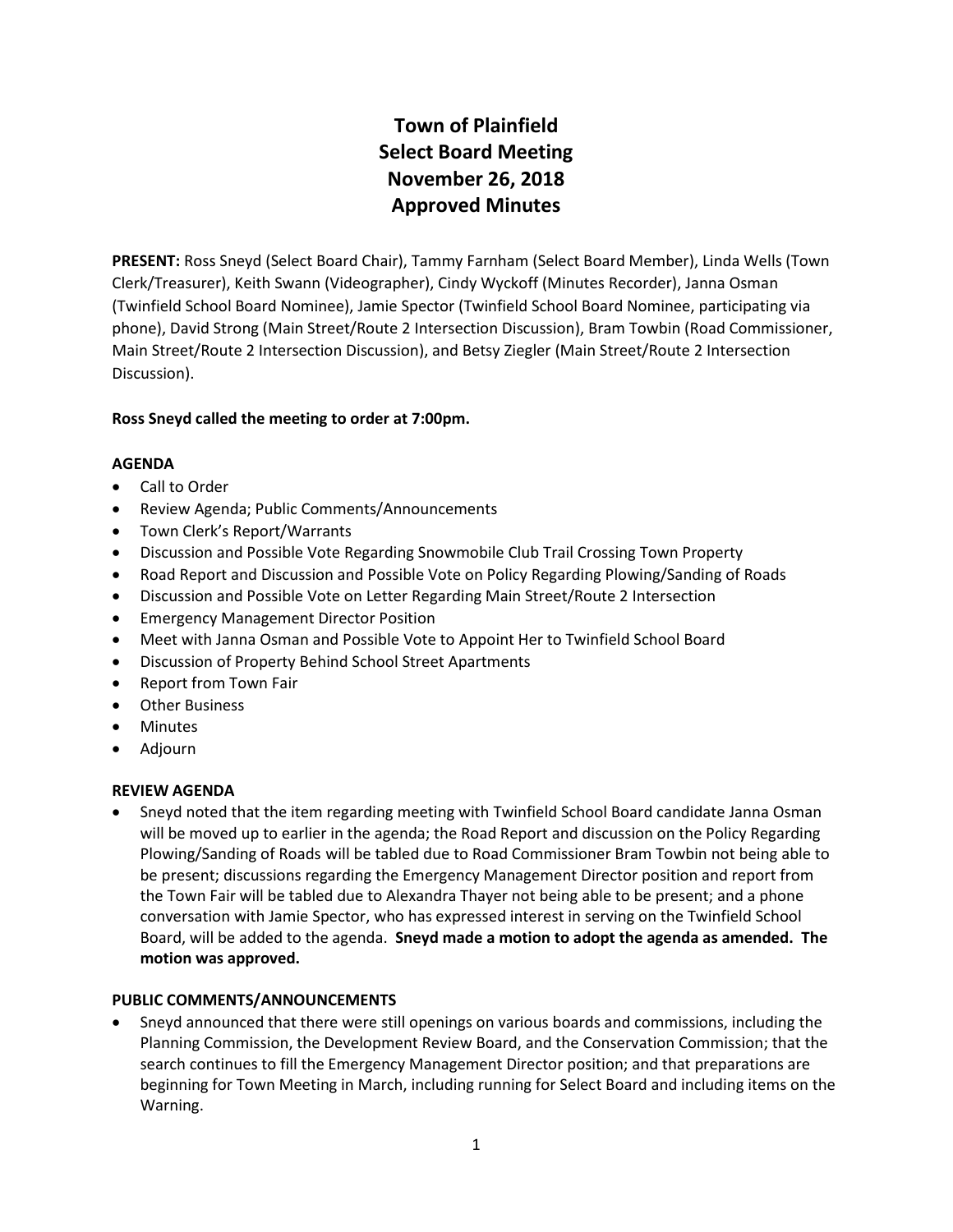- Town Clerk/Treasurer Linda Wells noted that the deadlines for submitting proposals to the Social Concerns Committee and petitioning for office are in January. Exact dates will be posted on the Town's website.
- Sneyd stated that the Select Board has begun going through the budget for next year and that there will be a budget meeting on 11/29/18.

#### **TOWN CLERK'S REPORT/WARRANTS**

- Wells reviewed the approval status of several past special Select Board meeting minutes. Sneyd noted that those not yet approved will be voted on later in the meeting.
- Wells presented a renewal proposal from Town Webmaster Kathy Bizzoco for her work on the website and the Weebly annual site hosting fee. **Sneyd made a motion to approve a two-year contract with Kathy Bizzoco for the next two years at an annual rate of \$3,266. The motion was approved.** Tammy Farnham requested that Wells verify with Bizzoco that the cost will be the same for the second year.
- Noting that Road Foreman Mike Nolan had no issues with the application, **Sneyd made a motion to approve the application for an access permit by William and Vicki Kirtley on East Hill Road. The motion was approved.**
- **Sneyd made a motion to approve a single-vehicle permit for Jeff Moran. The motion was approved.**
- **Sneyd made a motion to approve warrants for 10/26/18, 10/26/18, 11/2/18, 11/9/18, 11/16/18, 11/16/18, 11/23/18, and 11/26/18. The motion was approved.**

#### **MEET WITH JANNA OSMAN AND POSSIBLE VOTE TO APPOINT HER TO TWINFIELD SCHOOL BOARD**

 Janna Osman reviewed her educational background and experience. Wells explained that the appointment would run between now and Town Meeting Day in March 2019, at which time the appointee, if interested in continuing, would need to petition to be put on the ballot to complete the term of the person who is being replaced. After a brief discussion, Sneyd thanked Osman for her interest and stated that he will let her know what the Select Board decides.

#### **DISCUSSION AND POSSIBLE VOTE REGARDING SNOWMOBILE CLUB TRAIL CROSSING TOWN PROPERTY**

 Sneyd stated that the East Montpelier Gully Jumpers have requested permission to use a snowmobile trail that traverses Town property by the Paupers Cemetery across from the Plainfield Hardware store on Route 2. After noting that the permission can be withdrawn at any time for any reason, **Sneyd made a motion to grant permanent access to the East Montpelier Gully Jumpers for the snow machine trail across from the Plainmont Cemetery. The motion was approved.**

#### **POLICY REGARDING PLOWING/SANDING OF ROADS**

 Stating that more in-depth discussion needs to take place when Road Commissioner Bram Towbin and Road Foreman Mike Nolan are present, Sneyd confirmed that sand is routinely applied to the Town roads during plowing. Snyed noted that this is the plowing policy going forward; however, there may be more discussion regarding the hours that snow plowing will occur during or after a storm.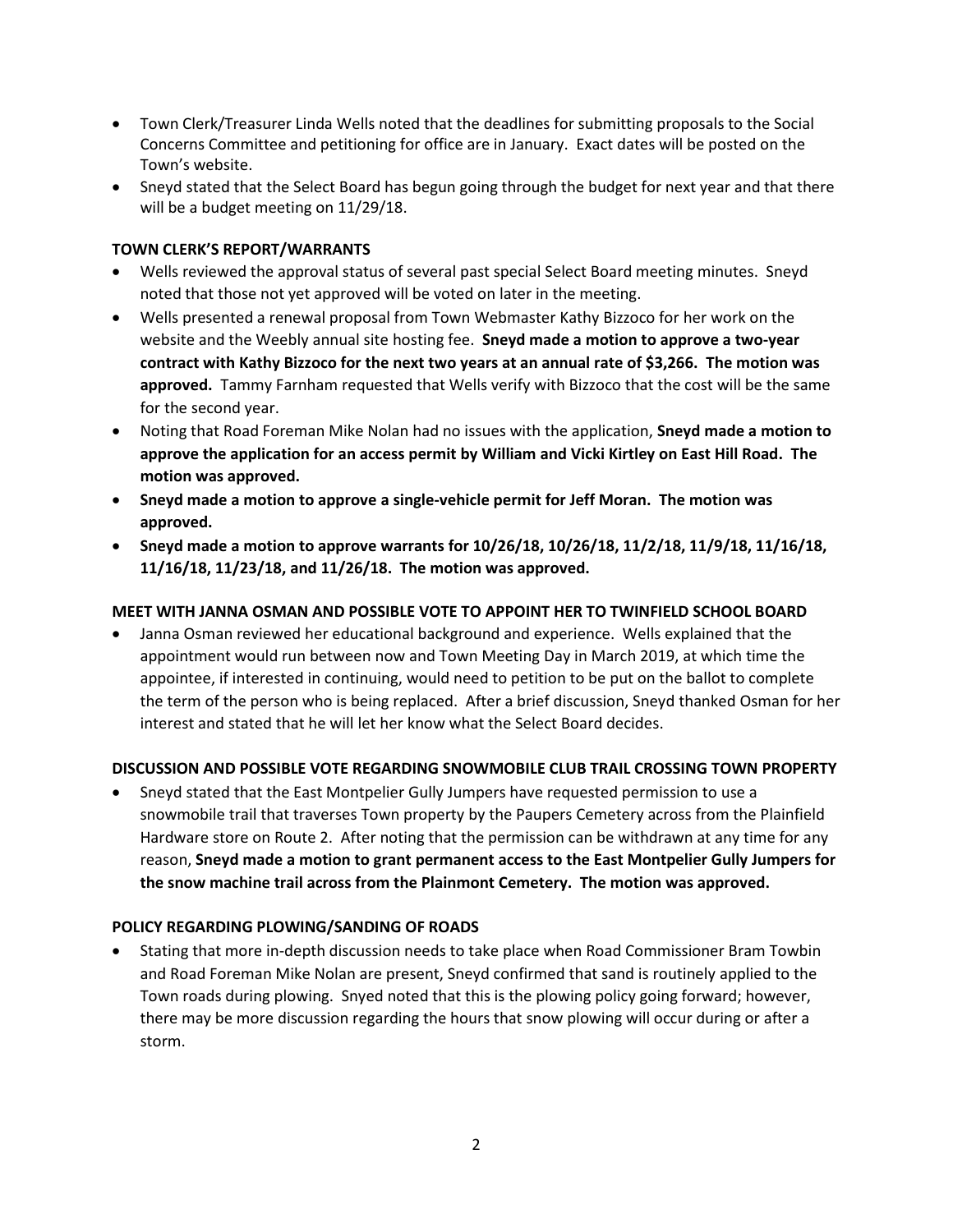## **PHONE INTERVIEW WITH JAMIE SPECTOR AND POSSIBLE VOTE TO APPOINT HER TO TWINFIELD SCHOOL BOARD**

 Jamie Spector provided a summary of her interest in the position and the experience she would bring to it. Sneyd explained that the appointment would run between now and Town Meeting Day in March 2019, at which time the appointee, if interested in continuing, would need to petition to be put on the ballot to complete the term of the person who is being replaced. After a brief discussion, Sneyd thanked Spector for her interest and stated that he will let her know what the Select Board decides.

#### **DISCUSSION AND POSSIBLE VOTE ON LETTER REGARDING MAIN STREET/ROUTE 2 INTERSECTION**

 Sneyd provided a brief background on the history of the Main Street/Route 2 intersection issue. Both Bram Towbin and David Strong summarized the recent meeting with VTRANS officials that explored a number of possible alternatives to remediate the dangerous intersection. After some discussion, it was decided that Sneyd would draft a letter on behalf of the Select Board to VTRANS and copied to the meeting participants, Plainfield's State Legislative delegation, and the Governor in order to help keep the issue in the forefront, to ensure that the Town is apprised of any movement toward the choice of an alternative or funding request, and to make clear the Town's point of view. Betsy Ziegler noted that the intersection has been a major issue for the entire 31 years she has lived in Plainfield and that the condition of the stretch of Route 2 in Plainfield is extremely poor and reflects badly on the Town. It was also decided that at the next Select Board meeting, when the draft letter is considered, a stakeholders group also be formed to focus on the issue going forward.

#### **DISCUSSION OF PROPERTY BEHIND SCHOOL STREET APARTMENTS**

 Strong explained the issue of encroachment by residents of the School Street Apartments on the Town-owned parcel of land behind the building's parking lot. The Barre Housing Authority manages the property. While it is a pleasant amenity for the apartment residents, the property should be purchased from the Town of Plainfield if it continues to be used by the residents. Sneyd suggested that as part of upcoming budget considerations, the Select Board reach out to the Barre Housing Authority and let it know that the Town would be willing to entertain an offer for the purchase of the property. Sneyd agreed to draft the letter for consideration at the next Select Board meeting. Farnham asked if there was any reason, specifically in terms of additional security in the event of flooding, for the Town to retain the property. The issue will be further discussed at the next meeting.

### **CONSIDERATION AND VOTE ON THE APPOINTMENT TO TWINFIELD SCHOOL BOARD**

 Noting that both candidates for the Twinfield School Board were perfectly qualified, a brief discussion took place on which to appoint to the position. **Sneyd made a motion to appoint Janna Osman to the vacancy on the Twinfield School Board through Town Meeting Day in March 2019. The motion was approved.** 

#### **OTHER BUSINESS**

 Sneyd and Farnham noted that because the date of the second regular Select Board meeting falls on Christmas eve, the Select Board will meet only once in December on 12/10/18.